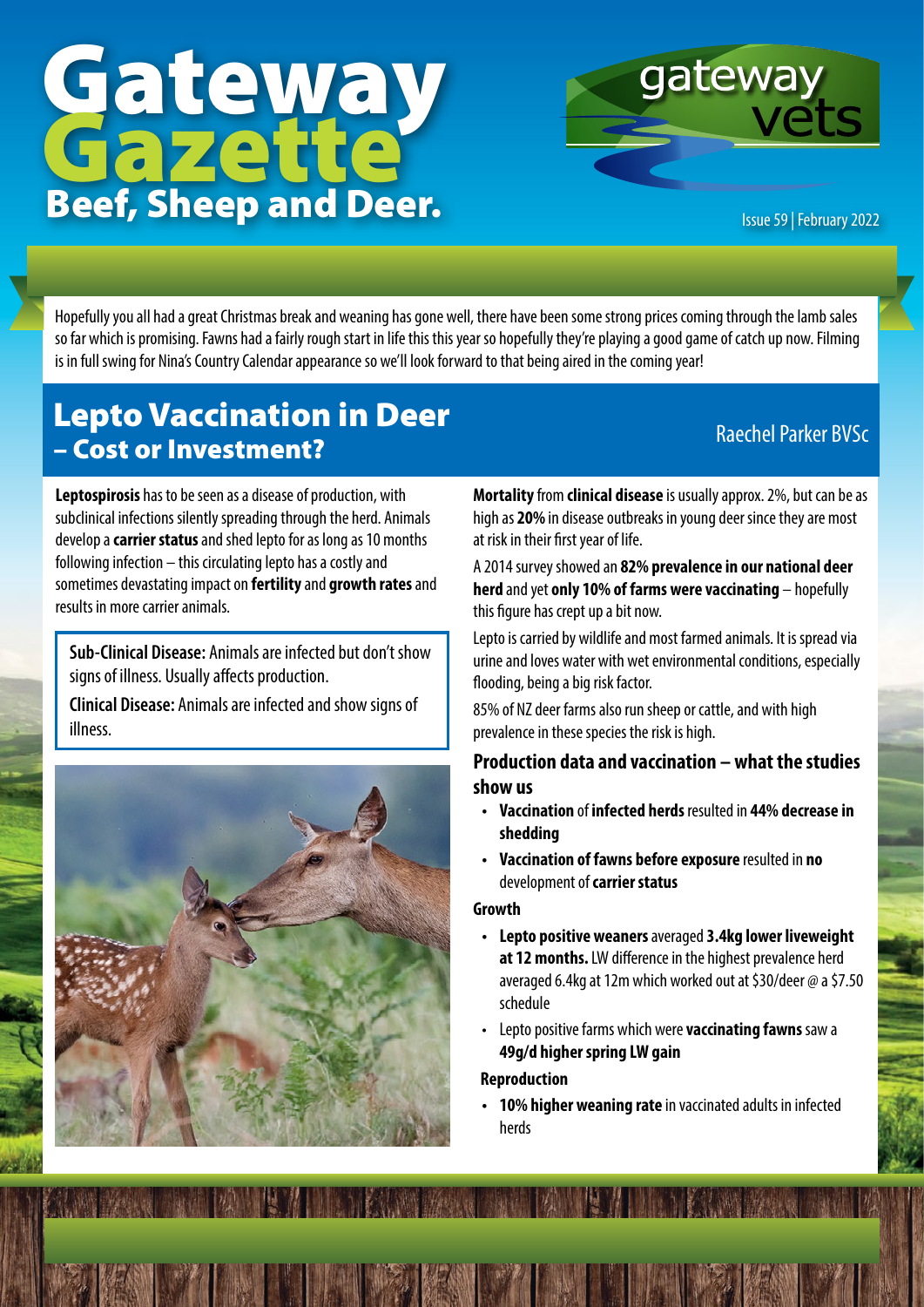#### **Herd Prevalence Determines Vaccine Return on Investment (ROI)**

Based on the information below it's estimated that 2/3 farmers could expect ROI

#### **Mortality**

 $\checkmark$  0.7% weaner mortality and 0.3% hind mortality = break even on vaccination cost

#### **Growth Rates**

- $\checkmark$  20% Herd Prevalence = break even on vaccination cost
- 50% Herd Prevalence  $= 260%$  ROI
- $\checkmark$  100% Herd Prevalence = 520% ROI

#### **Fertility – Measured by Weaning % on infected farms**

- $\checkmark$  1.3% increase in weaning % = break even on vaccination cost
- $\checkmark$  5.6% increase in weaning % = 400% ROI
- $\checkmark$  10% increase in weaning % = 715% ROI

gateway

#### **Should I vaccinate and will it be economical?**

**Herd A:** Your herd has been **lepto positive** for a while and you don't vaccinate: the likelihood is you are down on production as a result of rumbling effects on growth and fertility.

**Herd B:** Your herd is **lepto free**: you're at risk of your immunologically naïve herd coming into contact with lepto and suffering high mortality. Surviving animals will then become carriers and you too will be affected by the damaging effects of lepto on growth and fertility.

Individual herd prevalence needs determining before concrete conclusions can be made on ROI, however it should improve production in Herd A and can be viewed as an insurance policy in Herd B.

Herd prevalence can be determined by taking 20 blood samples from R2s, as these give the most reliable results.

Risk evaluation will vary between farms and of course animals too, depending on the intrinsic vs commercial value of your stock.

#### **Human Health – our industry responsibilities**

Lepto causes serious disease in humans and is a severe risk to everyone working in the deer supply chain, the whole industry needs to pull together to reduce this risk as much as possible.

#### **When should I vaccinate?**

If you vaccinate a fawn before they become infected you stop them from becoming a carrier, if you vaccinate them once they are a carrier they shed less lepto but they will always be a carrier.

Fawns have protection early on from colostrum and this wains around 12 weeks of age. There are several different vaccines available - which products to use and when to use them depends on your system so give us a call if you'd like further advice in this area.



Philip Skinner BVSc · Robyn Skinner BS **Raechel Parker BVSc**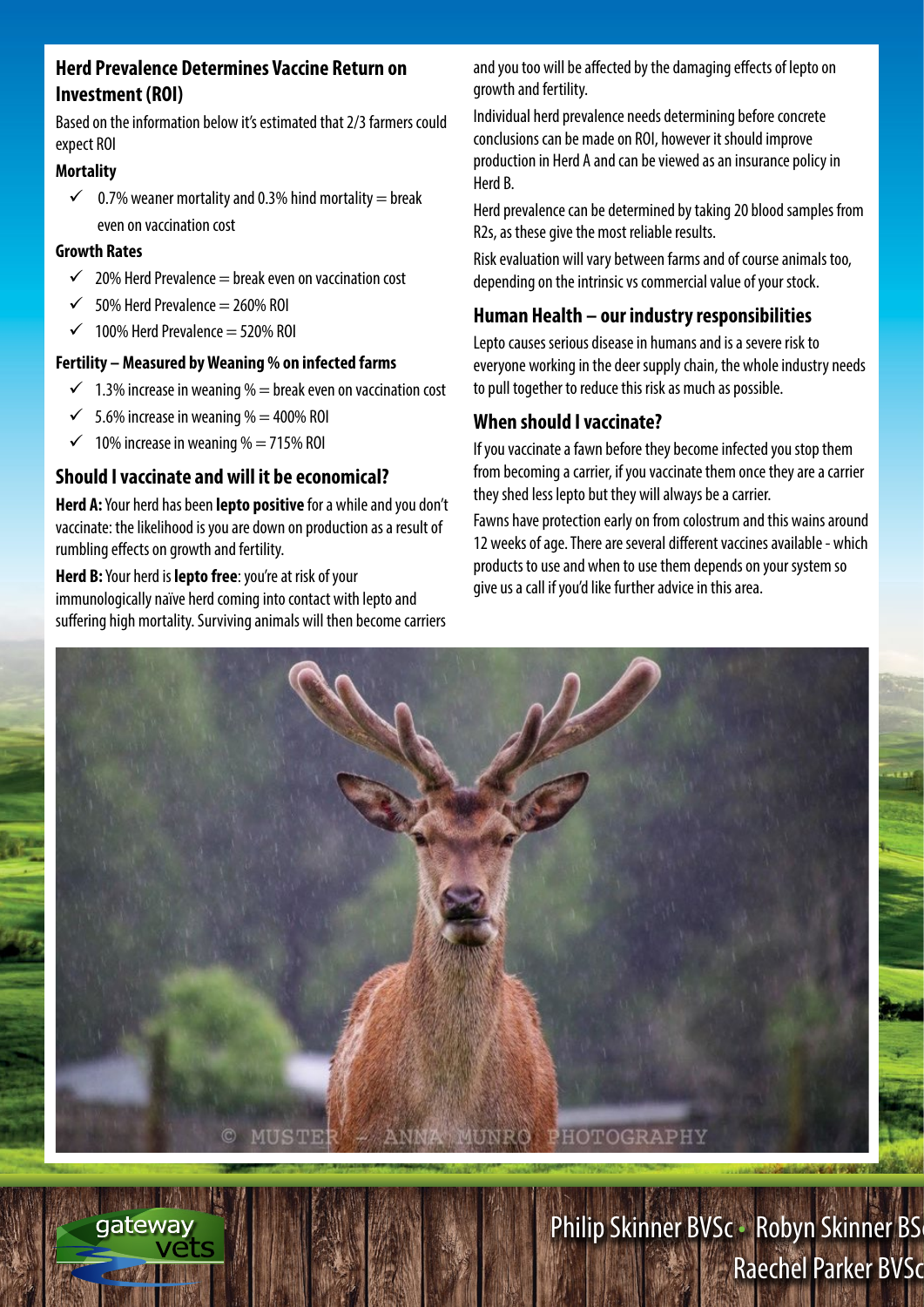Scanning your beef cows is a great test of overall herd health. Traditionally we have only identified pregnant or empty cows when pregnancy testing beef cows. We can now identify late calving cows, or identify the age of the pregnancy.

#### **The advantages offered by identifying late calving cows include:**

- **1. Immediate culling of empty cows.**
- **2. Easing winter feed pressures.**
- **3. Preferential feeding of early calvers can be instigated.**
- **4. Calving spread can be tightened by culling late calvers if numbers permit**

It is best to scan around **6 weeks after the bull is removed** for identification of late calvers, while straight wet/dry scanning can be done anytime after 6 weeks.

#### **The objectives of any beef breeding herd should be:**

- $\checkmark$  Pregnancy Target of 95% after mating length of 49-63 days in mixed age cows
- $\checkmark$  Rear 93 calves per 100 cows mated each year
- $\checkmark$  Wean calves at 6 months of age at 240 kg or better –aim for 50% of cow autumn liveweight. Ideally these calves will grow at over 1.0 kg/head/day
- $\checkmark$  2-3% mortality in cows per year
- $\checkmark$  Aim for 70% of R2 heifers to calve in first three weeks, 85% pregnant after 42 day joining period, 90% calf survival and 90% in calf as three year olds
- $\checkmark$  Use the breeding cow to maintain and improve pasture quality

The following table shows the value of having a condensed calving. A calf born in the first cycle is worth \$252 more than one born in the 5th cycle (if the beef schedule stays positive at \$3/kgLW.) Maintaining a compact calving pattern at 49-63 days makes you money.

| Birthdate of Calf @ birthweight 35kg<br>(ie. calving spread) | <b>Calf Weaning Weight</b><br>(At 200 days, growth rate 1.1kg/day) | <b>Value of Weaner</b><br>(At \$3/kgLW) |
|--------------------------------------------------------------|--------------------------------------------------------------------|-----------------------------------------|
| Day 1-21                                                     | $255$ kg                                                           | \$765                                   |
| $22 - 42$                                                    | 234 <sub>kq</sub>                                                  | \$702                                   |
| $43 - 63$                                                    | 213 <sub>kq</sub>                                                  | \$639                                   |
| 64-84                                                        | 192 <sub>kq</sub>                                                  | \$576                                   |
| 85-105                                                       | 171kg                                                              | \$513                                   |



cAgSci BVSc • Amy Edwards BVMedSci BVM BVS • Nina Jaine BVSc • Charles Burgess MVB • Rachel Mcleod BVMS